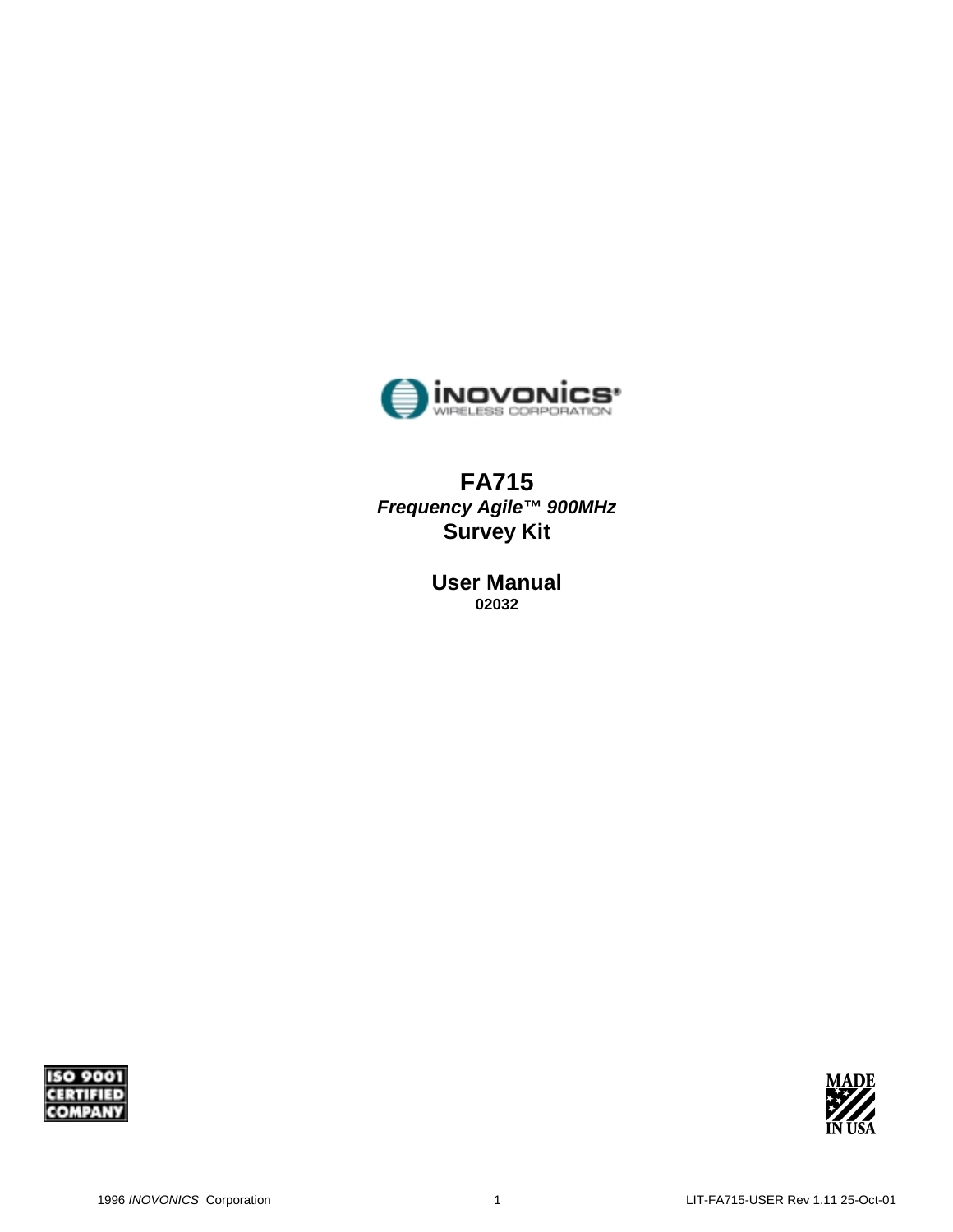# **Table of Contents**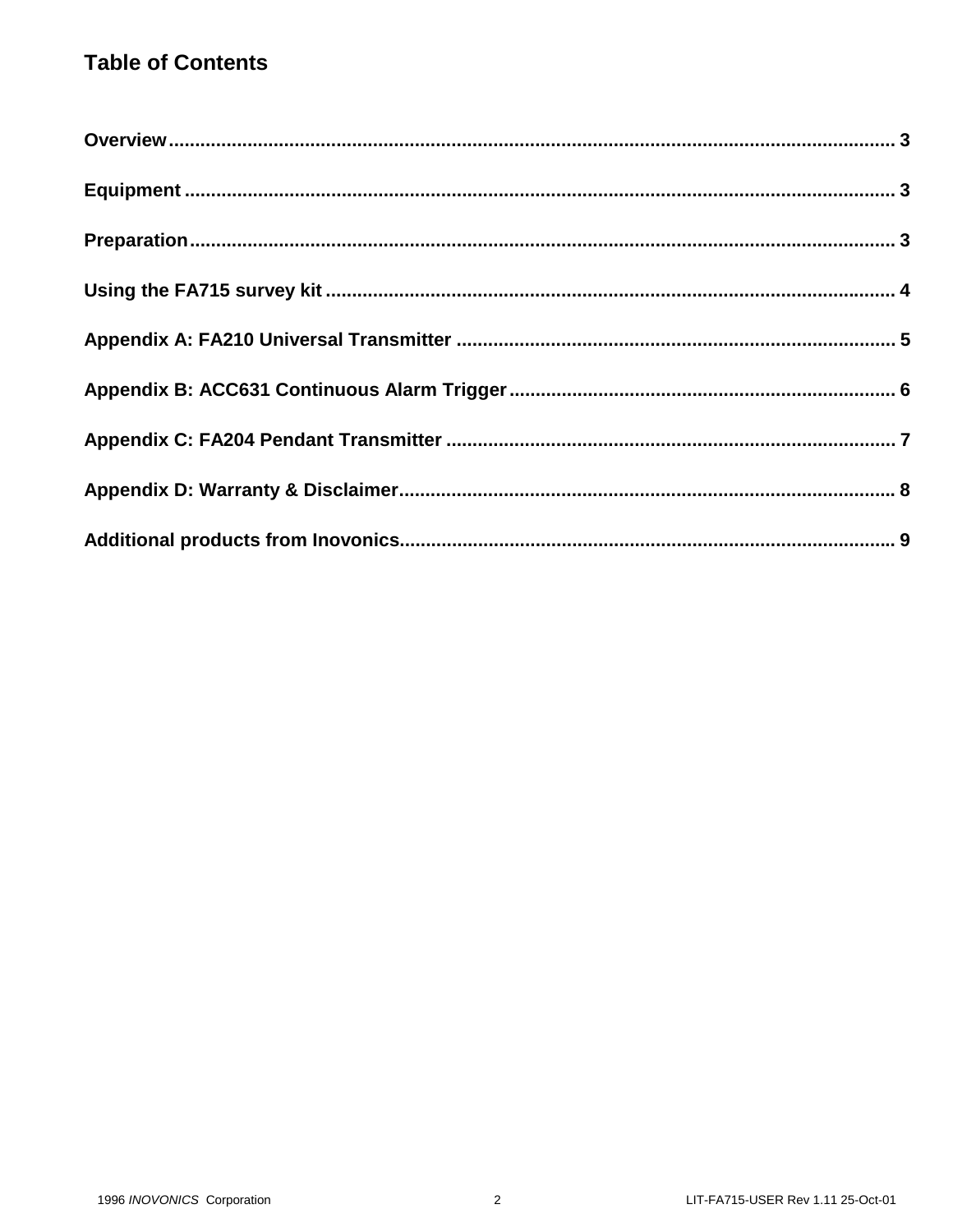# **Overview**

The FA715 wireless survey kit is a portable, easy-to-use system for both site surveys and customer demonstrations. With the FA715, convincing demonstrations can be quickly and easily given. Sites can be surveyed to determine optimal location of Invonics *Frequency Agile™* receivers, repeaters and transmitters.

# **Equipment**

FA416D receiver, FA116 programmer, FA210 universal transmitter, ACC631 continuous alarm trigger and FA203D double-button pendant transmitter (optional). The unit is battery-powered for portability, or can be powered with the included 12VAC transformer.



## **Preparation**

The FA715 survey kit has been pre-programmed at the factory so that minimal set-up is required before customer demonstrations or site surveys may be performed. No programming is necessary unless additional devices are to be added. For instructions on transmitter programming, see the manuals for the FA416 receiver and FA116 programmer included with the survey kit documentation. To reconfigure the ACC631 Continuous Alarm Trigger ("CAT"), see "Appendix B: ACC631 Continuous Alarm Trigger" (page 6).

The ACC631 "CAT" is included in the survey kit to permit efficient site surveys by one technician. To understand the purpose and utility of the CAT, it is necessary to understand a little about how signals are transmitted between transmitter and receiver. The FA210 transmitter sends an alarm message when the external contacts change state. Alarm transmissions consist of 24 separate signal "rounds" sent on shifting frequencies. The CAT creates a nearcontinuous stream of alarm transmissions by tripping the transmitter, waiting a short period and tripping it again. This permits the technician to read signal strengths at locations around the site.

The FA715 may be powered by battery (located behind the FA416 receiver panel) or by the AC Transformer. To use the transformer, remove the retaining screw and carefully unpack the power cord from the edges of the casing foam. Always re-secure the transformer with the screw when moving or shipping the survey kit. After extended demonstration or survey work using the battery, recharge the battery by plugging in the transformer with the power switch off. In normal use, the battery should be re-charged 1 hour per each hour of use. Full re-charge of a dead battery requires about 7 days.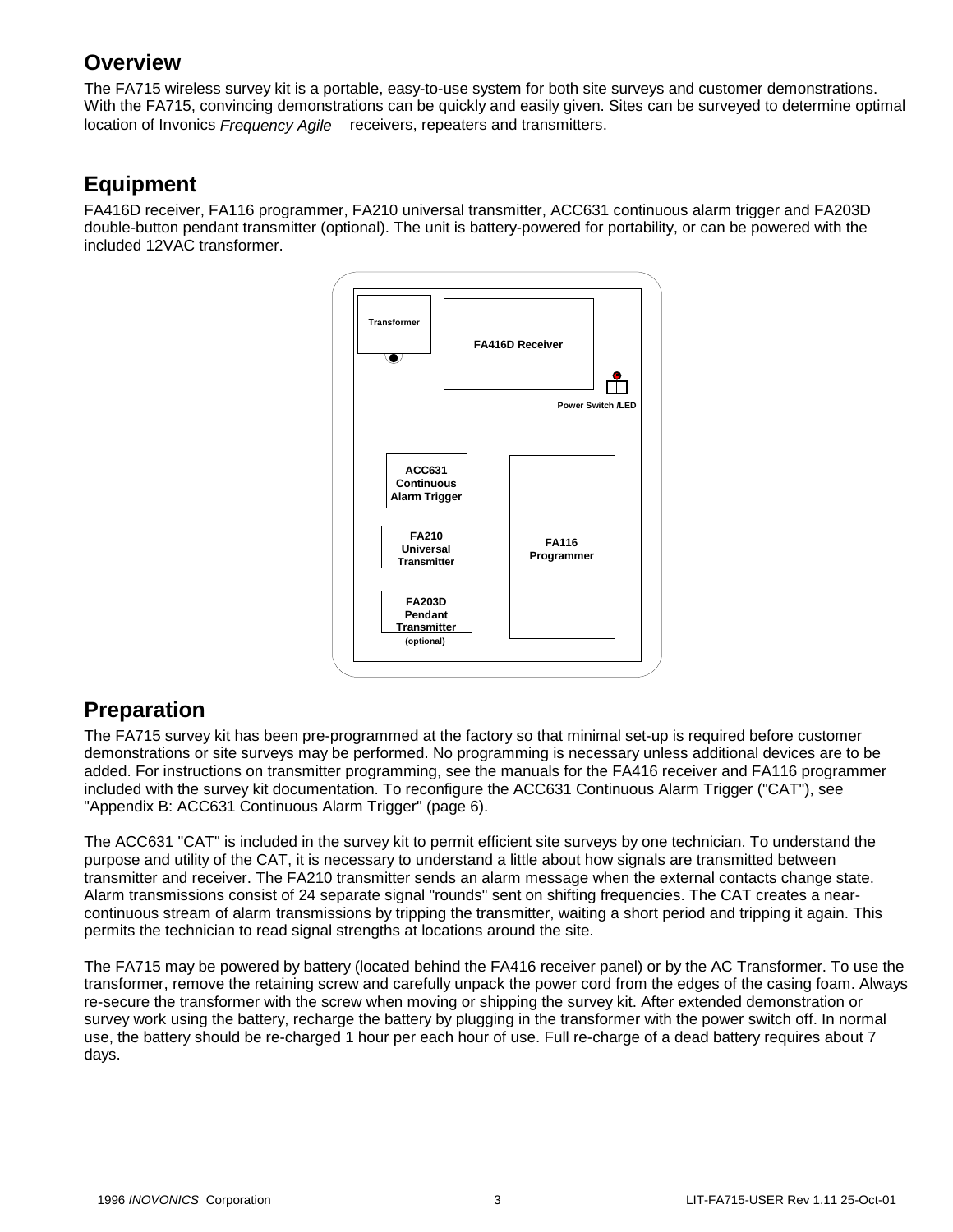# **Using the FA715 survey kit**

- 1. Determine where the receiver will be located in the final installation. Place the FA210-ACC631 in this location. To activate the ACC631, press the button. If "LED ON" is selected, the **TRANSMIT LED** should illuminate after about 20 seconds, then will toggle on and off for the selected test interval. To change configuration of the device, see "Appendix B: ACC631 Continuous Alarm Trigger" (page 6).
- 2. Switch the FA715's power on using the switch located in the recess just below the carrying handle. The display on the programmer will read "INOVONICS FA416 FREQUENCY AGILE". Enter "**3446**" on the programmer. The display will indicate "Press ENTER for POINT STATUS". Press **ENTER**. Check signal strength with the receiver and transmitter at the same location.
- 3. Determine where the transmitters will be installed. Beginning at the transmitter location nearest to the intended receiver location, carry the survey kit to each of these locations and check the signal strength of received transmissions.
- 4. Select "Point Status" on the FA116 programmer and press **ENTER**. The display should indicate 'POINT 1'. As soon as the ACC631 begins to create alarm transmissions (usually within 30 seconds), the programmer will chirp repeatedly and the display will indicate the level of the received signal in the form 'GOOD SIGNAL' or 'WEAK SIGNAL'. Press **ENTER** again to cause the programmer to display the raw signal strength data. The data will be shown in the form 'SIG: -nnn MAR: +nn'. The negative number displayed for SIG is the approximate average signal strength in dBm, while the positive number displayed for MAR is the approximate average margin between the peak strength of the received signal versus the level of background noise. For signal strength, numbers closer to 0 indicate stronger signals, and for signal margin, larger numbers represent greater margins<sup>∗</sup> . [Refer to detailed discussion of signal level and margin in the FA116 user manual.] The programmer will chirp each time a transmission is decoded by the receiver and displayed. For best results, wait until several readings have been obtained from the receiver. If the receiver does not receive a signal from the transmitter within 2 minutes of entering the signal level mode, move the receiver to a location nearer the transmitter to verify that the transmitter is, in fact, functioning. If the transmitter is functioning, the environment may be 'tough' for an RF installation. In the event this should occur, it is likely that the problem can be solved by installing an FA525 repeater on the site to provide enhanced range and reliability.
- 5. Once the signal level for a particular location has been determined, switch off power to the survey kit. Proceed to the next transmitter location and repeat step 5. By methodically moving from nearest to farthest transmitters, it will be possible to determine where FA525 repeaters may be needed. If signal strength is too low\* at a given point, move back toward the receiver and pick a tentative location for a repeater, then move the ACC631-FA210 transmitter to this location and continue the survey. Remember that the repeater must be located and oriented so that it can maintain a good signal link with the receiver. Additional repeater locations can be determined in the same manner.
- 6. When all transmitter locations have been surveyed, return the transmitter to the survey case. **Make sure the power to the survey kit is switched off.** When the battery voltage starts to get low, the red LED near the power switch will become dim and eventually will fail. If the battery should become totally discharged, it will be necessary to leave the unit plugged in for at least a week with the power OFF to recharge the battery. Otherwise, 1 hour of charge time with the power OFF for each hour of use is recommended.

l

<sup>∗</sup> Note: Signal strength readings may be erroneous if the transmitter is very close to the receiver.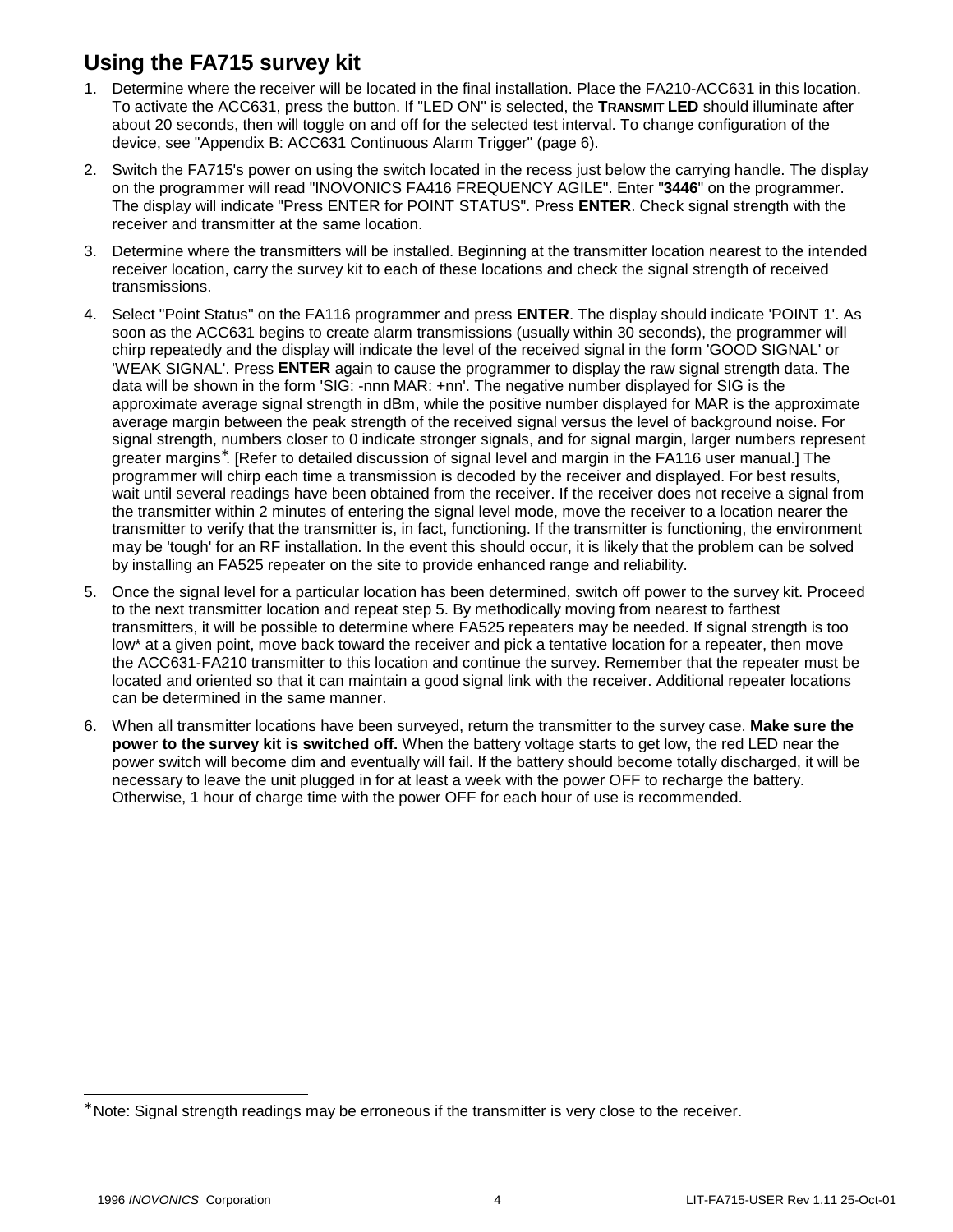### **Programming the FA210**

- 1. Switch on the FA715's power using the switch located in the recess just below the carrying handle. The display on the programmer will read "INOVONICS FA416 FREQUENCY AGILE". Enter "**3446**" on the programmer. The display will indicate "Press ENTER for POINT STATUS". Press either arrow key until the display shows ""Press ENTER to Program PT". Press **ENTER.**
- 2. Key in the transmitter point number and press **ENTER.**
- 3. Accept transmitter options by pressing **ENTER** to acknowledge the displayed value; or press arrow keys to change options. When prompted "ENTER TO PROGRAM "A" TO REVIEW", press **ENTER.**  (If the point was just being reviewed--and if no values were altered--press **EXIT** once to return to program options, twice to leave program mode.)
- 4. When prompted "CONNECT TX+RESET", connect the programming cable from the programming device to the transmitter programming header.
- 5. Press the transmitter reset button.
- 6. Disconnect the programming cable.

**NOTE: The FA210 transmitter retains programming data in non-volatile memory. It does not require reprogramming after loss of power. Install new battery and press reset button to re-initialize the transmitter and restore programming.**



**Tamper button**

 External contacts: N/O or N/C Minimum contact closure duration: 1.5 seconds EOL: as needed ("No" when using CAT) Typical battery life: 4 years Battery type: Duracell DL123A 3.0V lithium (Battery is always supervised)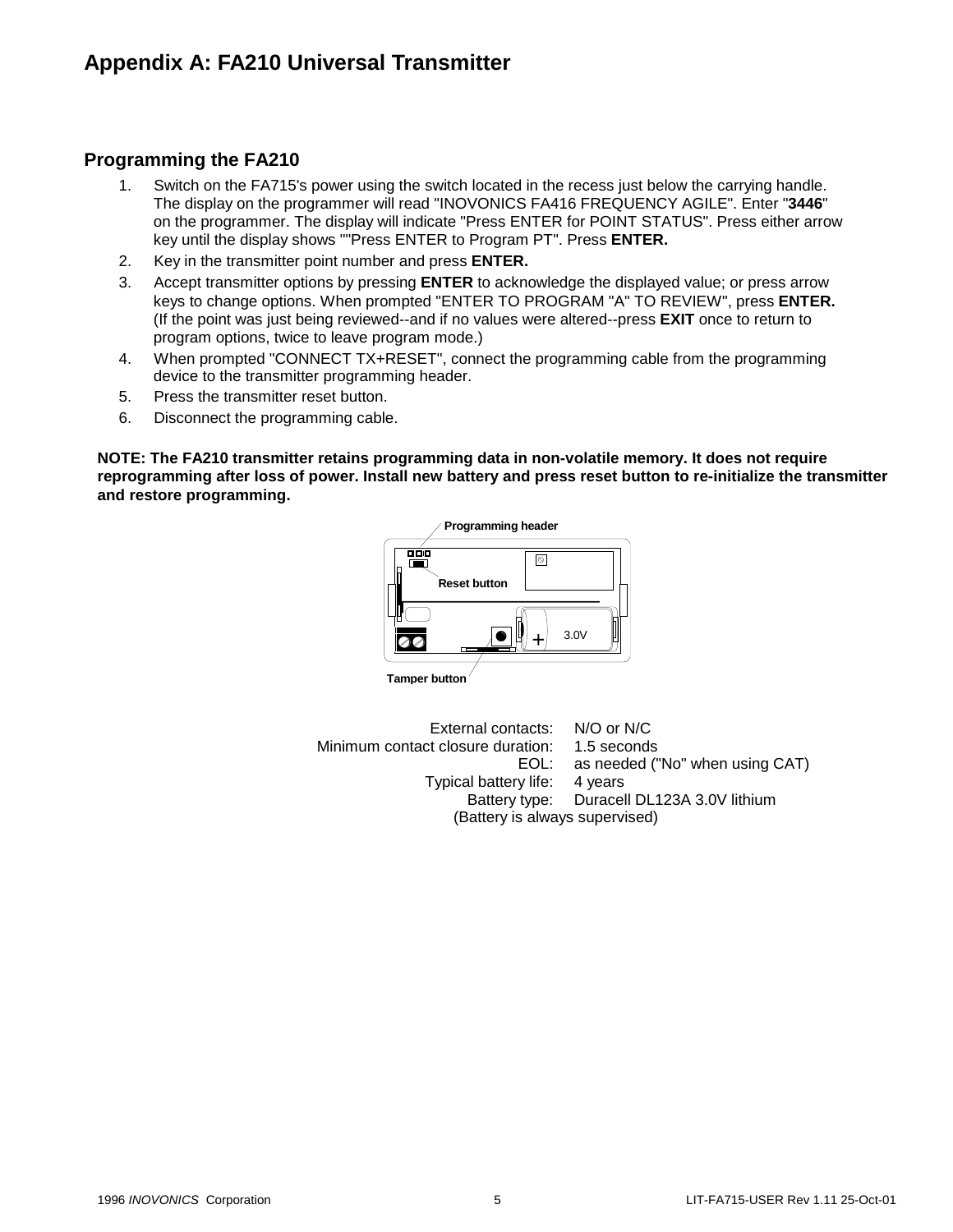# **Appendix B: ACC631 Continuous Alarm Trigger**

#### **Overview**

The ACC631 Continuous Alarm Trigger ("CAT") is used with the FA715 survey kit to aid in efficient and accurate site surveys and/or range tests.The CAT keeps a universal transmitter in nearly continuous transmission by toggling every 8 seconds between open and closed contacts. Cycling is repeated for userselected intervals from 20 to 320 minutes. Default setting is 20 minutes.

The user surveys sites by activating the transmitter and CAT at the location chosen for receiver installation and taking the FA715 (or other portable receiver-programmer combination) to projected transmitter locations, where the received signal strength is read from the FA116 programmer.



#### **Changing the Test Period Interval of the ACC631**

- 1. Open the unit by depressing the latch above the LED with a small screwdriver. Slide the rear housing a short distance up the contact cable for convenient access.
- 2. Move the jumper on the 3-pin header to select "LED On" or "LED Off" during test cycling. (LED off conserves the battery.)
- 3. Move the jumper on the Duration header to select 20-, 40-, 80-, 160- or 320-minute test interval.
- 4. Close the housing. Minimize stress at contact cable solder pads by leaving some slack in the cable inside the housing.



#### **Using the ACC631**

- 1. Connect the leads from the CAT to the terminal block on any Inovonics universal transmitter (FA200, FA200W, FA210 or FA210). Polarity does not matter.
- 2. Press the button on the CAT. The red "Activating Transmitter"LED will come on for approximately 10 seconds. (There may be an initial delay of up to 20 seconds.)
- 3. The CAT will continue to cycle at 8-second intervals between open and closed circuit . This keeps the transmitter in a state of nearly continuous transmission.
- 4. The cycle will continue for the interval determined by location of the Duration Selector.
- 5. To disable or reset the unit, remove the battery.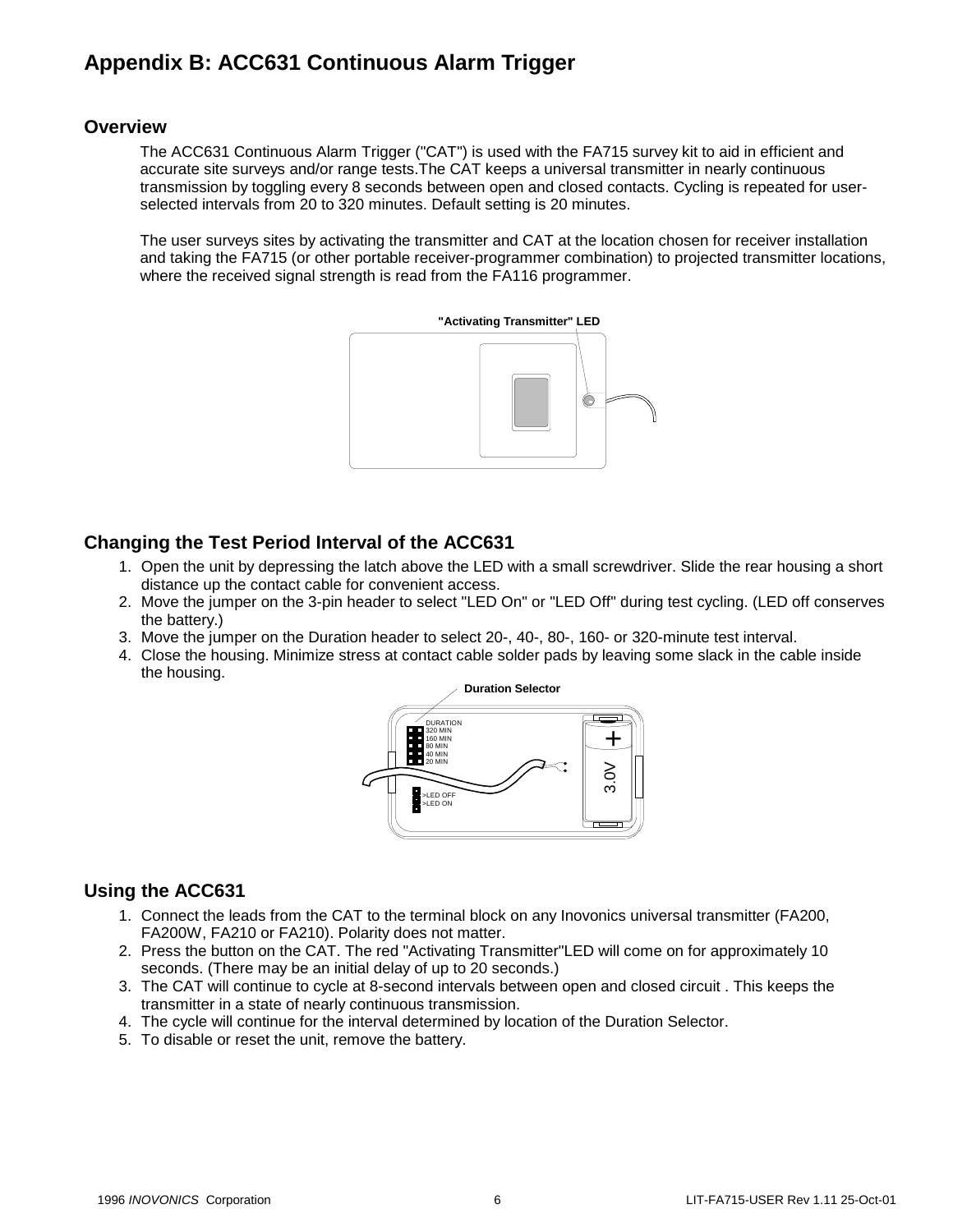## **Appendix C: FA203D Pendant Transmitter**

### **Programming the FA203D**

- 1. Switch on the FA715's power using the switch located in the recess just below the carrying handle. The display on the programmer will read "INOVONICS FA416 FREQUENCY AGILE". Enter "**3446**" on the programmer. The display will indicate "Press ENTER for POINT STATUS". Press either arrow key until the display shows ""Press ENTER to Program PT". Press **ENTER.**
- 2. Key in the transmitter point number and press **ENTER.**
- 3. Accept transmitter options by pressing **ENTER** to acknowledge displayed value; or press arrow keys to change options. When prompted "ENTER TO PROGRAM "A" TO REVIEW", press **ENTER.** (If the point was just being reviewed--and if no values were altered--press **EXIT** once to return to program options, twice to leave program mode.)
- 4. When prompted "CONNECT TX+RESET", connect the programming cable from the programming device to the transmitter programming header.
- 5. Press the transmitter reset button.
- 6. Disconnect the programming cable.

**NOTE: The FA203D retains programming data in non-volatile memory. It does not require re-programming after loss of power. Install new battery and press reset button to re-initialize the transmitter and restore programming.** 



 Switch type: N/O Internal Contact: No Typical battery life: 2 yrs @ 60-sec check-in Battery type: Sanyo 3.0V LiMn CR14250 (Battery is always supervised)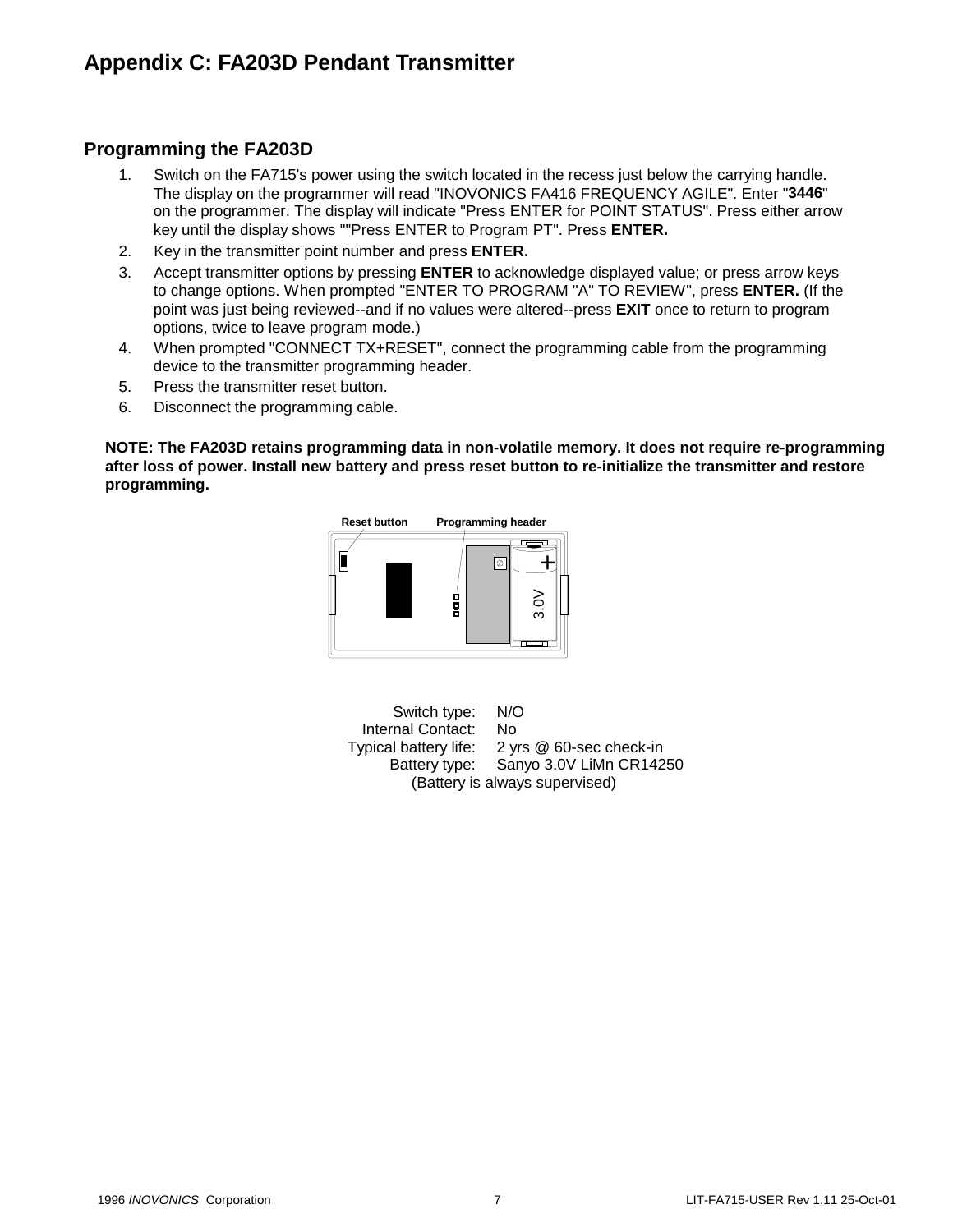## **Appendix D: Warranty & Disclaimer**

Inovonics Corporation ("Inovonics") warrants its products ("Product" or "Products") to conform to its own specifications and to be free of defects in materials and workmanship under normal use for a period of twentyfour (24) months from the date of manufacture. Within the warranty period Inovonics Corporation will repair or replace, at its option, all or any part of the warrantied product. Inovonics will not be responsible for dismantling and/or reinstallation charges. To exercise the warranty, the User ("User", "Installer" or "Consumer") must be given a Return Material Authorization ("RMA") Number by Inovonics. Details of shipment will be arranged at that time.

This warranty does not apply in cases of improper installation, misuse, failure to follow installation and operating instructions, alteration, abuse, accident or tampering, and repair by anyone other than Inovonics.

This warranty is exclusive and expressly in lieu of all other warranties, obligations or liabilities, whether written, oral, express, or implied, including any warranty of merchantability or fitness for a particular purpose. Inovonics will not be liable to anyone for any consequential or incidental damages for breach of this warranty or any other warranties.

This warranty will not be modified, varied or extended. Inovonics does not authorize any person to act on its behalf to modify, vary or extend this warranty. This warranty will apply to Inovonics Products only. All other products, accessories or attachments used in conjunction with Inovonics equipment, including batteries, will be covered solely by their own warranty, if any. Inovonics will not be liable for any direct, incidental or consequential damage or loss whatsoever, caused by the malfunction of Product due to products, accessories, or attachments of other manufacturers, including batteries, used in conjunction with Inovonics Products.

This warranty does not warrant the replacement of batteries that are used to power Inovonics Products.

The User recognizes that a properly installed and maintained security system may only reduce the risk of events such as burglary, robbery, personal injury and fire. It does not insure or guarantee that there will be no death, personal damage and/or damage to property as a result. **Inovonics does not claim that the Product may not be compromised and/or circumvented, or that the Product will prevent any death, personal and/or bodily injury and/or damage to property resulting from burglary, robbery, fire or otherwise, or that the Product will in all cases provide adequate warning or protection.**

**Inovonics Corporation shall have no liability for any death, injury or damage, however incurred, based on a claim that Inovonics Products failed to function.** However, if Inovonics is held liable, directly or indirectly, for any loss or damage arising under this limited warranty or otherwise, regardless of cause or origin, Inovonics' maximum liability will not in any case exceed the purchase price of the Product, which will be fixed as liquidated damages and not as a penalty, and will be the complete and exclusive remedy against Inovonics.



**Warning: The User should follow all installation, operation and maintenance instructions.** The User is strongly advised to conduct Product and systems tests at least once each week. Changes in environmental conditions, electric or electronic disruptions and tampering, may cause the Product to not perform as expected.



**Warning:** Inovonics warrants its Product to the User. The User is responsible for exercising all due prudence and taking necessary precautions for the safety and protection of lives and property wherever Inovonics Products are installed. Inovonics strongly advises the User to program Products to be supervised whenever used in applications affecting life safety. Users are warned that unsupervised devices are subject to undetected failure due to malfunction, battery failure, tampering, or changes in environment.